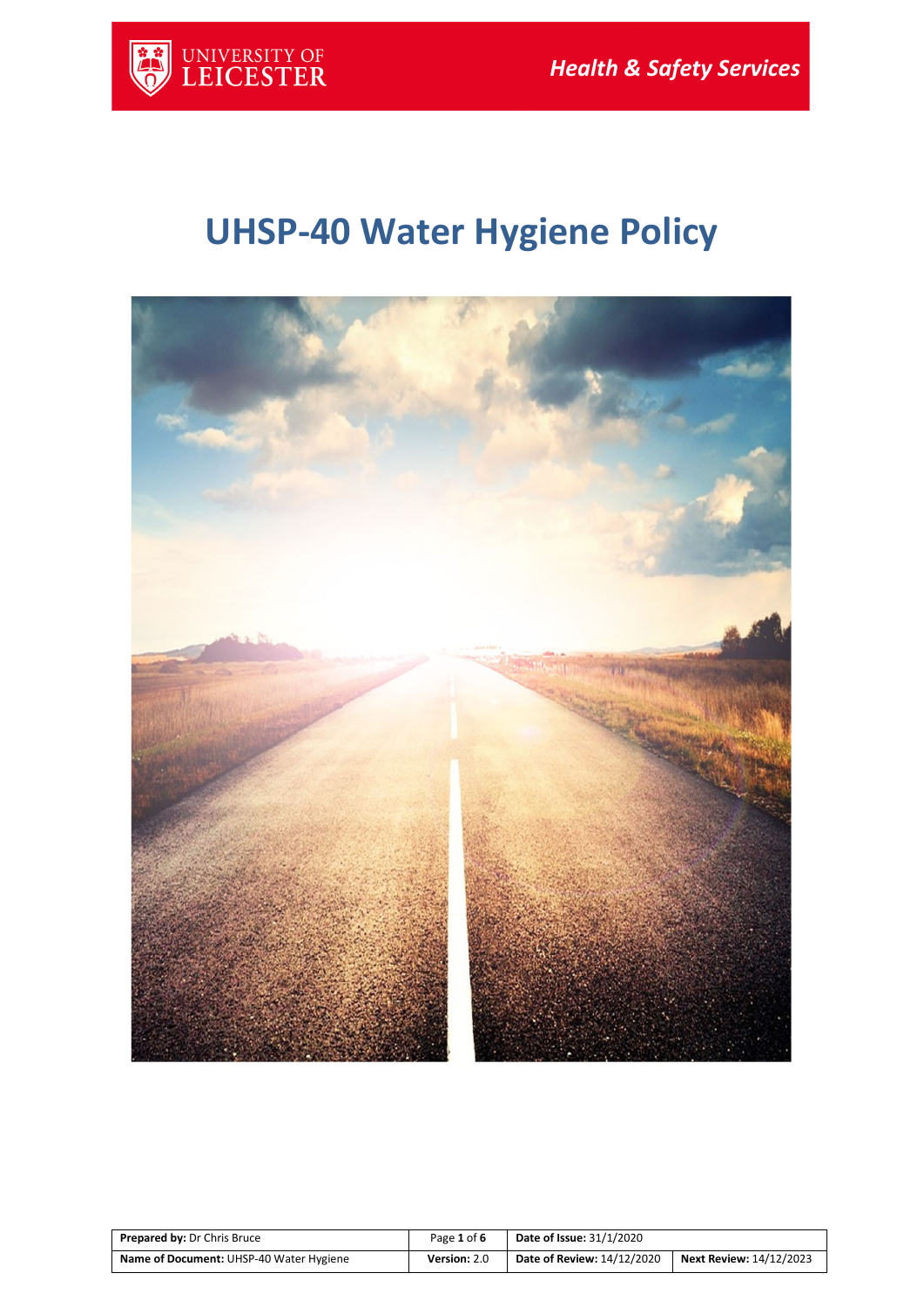

### **1. Objective**

University of Leicester is committed to water hygiene in all relevant work activities and water systems on its estate. The relevant regulations and industry guidance that need to be adhered to are:

- Health and Safety at Work Act 1974
- Control of Substances Hazardous to Health Regulations 2002
- Cold Water Services Water Supply (Water Fittings) Regulations 1999
- Legionnaires' disease. The control of legionella bacteria in water systems HSE ACoP & Guidance L8
- University of Leicester Water Safety Plan (Books 1, 2 & 3)
- Legionnaires' disease: technical guidance HSG 274

## **2. Scope**

The scope of this policy will cover all water systems within buildings the University has control of without exception. This shall include, but is not limited to the following:

- Domestic cold-water services storage and distribution
- Domestic hot water services generation storage and distribution
- Faucets, showers, bib taps, etc.
- Thermostatic mixing valves (TMV) / thermostatic mixing taps (TMT)
- Drinking fountains / water coolers / dispensers / ice machines
- Vending machines
- Irrigation systems
- Fire hose reels (where they are supplied by or share facilities with the domestic water system(s)
- Emergency showers/ eye wash stations
- Horticultural misting systems
- Wet air conditioning
- Portable air conditioning units
- Scientific and other equipment temporarily or permanently connected to the water system (i.e. experimenting / electric plating equipment, test rigs)
- Pressurisation units, water boosters, expansion vessels, water features and other systems considered to pose a risk (i.e. spas, pools, sports facilities, rain towers)

In buildings that we occupy that are owned by the NHS, we would be bound by their water safety policies in addition to our own.

## **3. Definitions**

**Water risk assessment:** A risk assessment carried out by a competent person to ascertain the level of water hygiene risk present in a building (or area of a building).

**Water safety plan:** A written management plan which details how water hygiene risks are to be controlled and managed to ensure water hygiene safety within a building (or area of a building).

| <b>Prepared by: Dr Chris Bruce</b>             | Page 2 of 6  | <b>Date of Issue: 31/1/2020</b> |                         |
|------------------------------------------------|--------------|---------------------------------|-------------------------|
| <b>Name of Document: UHSP-40 Water Hygiene</b> | Version: 2.0 | Date of Review: 14/12/2020      | Next Review: 14/12/2023 |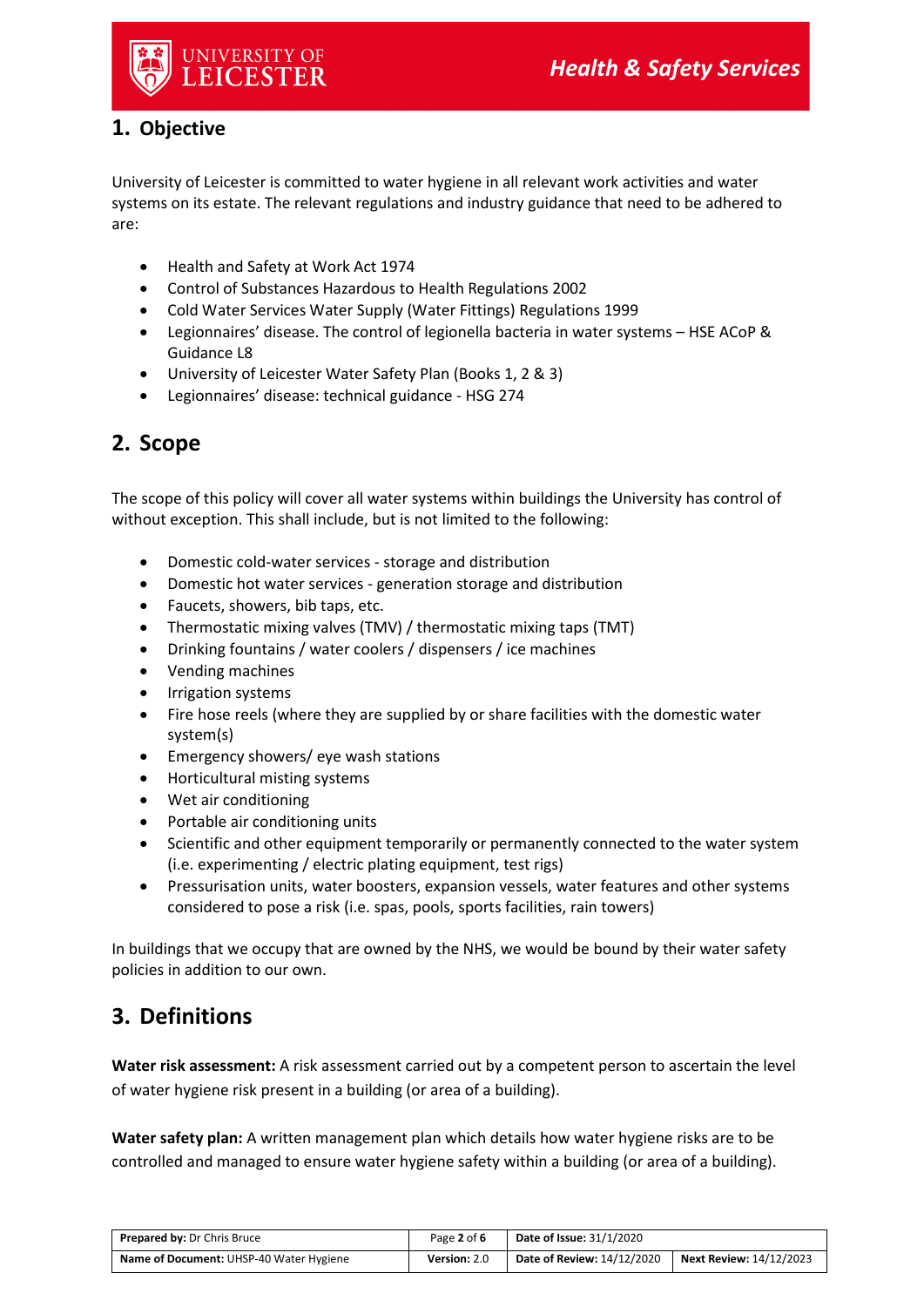# <sup>iniversity of</sup><br>.**EICESTER**

**Responsible person:** A person within an operational area who has been assigned management / organisational responsibilities in relation to water hygiene assets and systems. Responsibilities exist throughout the management structure but, at an operational level, this would be a person who controls the use of an outlet and/or equipment. An organogram describing how responsible people are defined can be found in appendix I

**Contractor:** An individual, company or organisation engaged directly by the University or by a company operating from University premises to provide labour and / or services.

**Person in control of works (e.g. project manager, asset manager, RM supervisor, RM technician, principal contractor's site manager, CAT 3 suite manager College/departmental staff):** The person in control of works will be the University's principal point of contact with a maintenance / construction contractor.

**Competent person (water):** A person, organisation or contractor designated by the University to provide independent competent advice on water hygiene assets, systems and associated documentation. They may also carry out water hygiene-related work (i.e. water risk assessments, flushing of little used outlets, tank inspections and other water safety checks). Different competent persons may be used for different water hygiene-related tasks.

**Authorising Engineer (AE):** A person designated by the University to provide independent advice on water hygiene assets, systems and associated documentation (i.e. water safety plan). The AE is also responsible for providing independent auditing and witnessing of documentation on validation.

## **4. Responsibilities**

**Executive Board** will:

• Provide leadership to ensure that these procedures are followed, including the provision of adequate resources

**Director of Asset Management & Compliance** is responsible for:

- Ensuring that this policy is implemented within Estates-controlled areas
- Ensuring that all employees under their control over are made aware of this policy and any responsibilities they have therein
- Appointing a responsible person for water hygiene to cover all water systems under Estates & Campus Services control
- Ensuring that legionella risk assessments for the estate are undertaken and that any actions and recommendations are undertaken (where actions or recommendations are required to be managed by departments, they will ensure that these details are passed to the relevant department to undertake)
- Where practicable (and where supported by advice by the University's appointed water hygiene Authorised Engineer (AE), removing or draining down all redundant water outlets and associated pipework
- Preventing the use of any water-cooling towers (i.e. by ensuring they are removed from any property as soon as possible after acquisition by the University)
- Responding appropriately to any outbreak of legionnaires disease attributable to the University
- Ensuring that a water safety plan is in place and maintained

| <b>Prepared by: Dr Chris Bruce</b>             | Page 3 of 6  | Date of Issue: $31/1/2020$ |                         |
|------------------------------------------------|--------------|----------------------------|-------------------------|
| <b>Name of Document: UHSP-40 Water Hygiene</b> | Version: 2.0 | Date of Review: 14/12/2020 | Next Review: 14/12/2023 |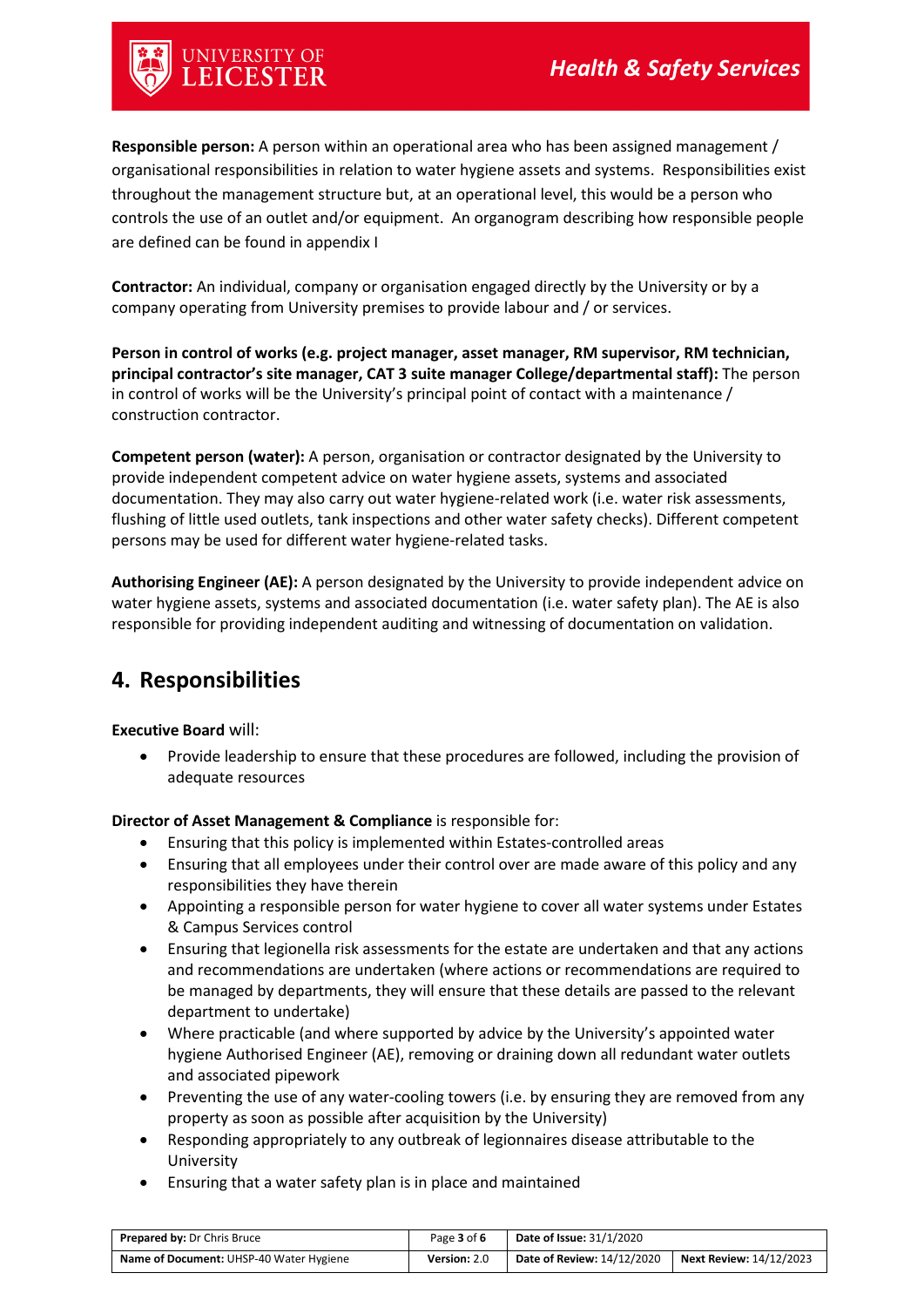**Heads of College, Directors of Operations and Directors of Professional Service Division** are responsible for ensuring that subordinates fulfil their water safety obligations as defined in this document and are provided with sufficient resources to allow them to do so.

**Heads of Schools, Departments or Corporate Service Divisions** are responsible for managing and controlling legionella risks within areas of control starting at the outlet and this extends to any equipment connected to outlets or may otherwise contain water. They will ensure that arrangements are in place to:

- Ensure that this policy is implemented in their area of responsibility
- Appoint a responsible person (or persons) in writing in order to manage agreed water hygiene activities relating to equipment or plant in their area / under their day-to-day control
- Provide sufficient time and resources for the responsible person to discharge their duties and cooperate fully with the water hygiene Authorising Engineer and the Estates & Campus Services water hygiene responsible person
- Ensure all responsible persons (and other staff engaged in water hygiene-related tasks) are provided with suitable training and instruction to enable them to discharge their duties
- Identify little-used outlets in their area of control and ensure these outlets are flushed weekly in accordance with the University's water safety plan (records must be kept in a suitable logbook)
- Notify the Estates & Campus Services water hygiene responsible person of any little-used / redundant outlets or pipework **AND** any unoccupied buildings (or areas of buildings) under their control so that relevant actions can be taken to reduce the water hygiene risks
- Ensure that no equipment is connected to water outlets without approval being granted from the Estates & Campus Services water hygiene responsible person
- Raise and follow the provisions of any required water hygiene permits to work as required by the University's water safety plan

#### **Estates & Campus Services water hygiene responsible person:**

Has a key role to play in operational duties and day-to-day management of water hygiene assets controlled by Estates & Campus Services. To this end, they will be responsible for:

- Appointing a suitably competent person (or organisation) to carry out water risk assessments on Estates buildings and for subsequent reviews as required
- Making departments aware of the content of the relevant water risk assessments and notifying them of any actions arising which are outside of the scope of Estates and Campus Services
- Appointing and arranging for competent persons to carry out water-hygiene related tasks as required by the water risk assessment and water safety plan
- Liaising with departmental staff and competent persons as required to facilitate and manage water hygiene tasks / risk assessments as well as close out of arising remedial actions (where required)
- Maintaining the University's water hygiene compliance portal (ZetaSafe) and escalating any water hygiene non-conformances or incidents to the Director of Asset Management & Compliance without delay
- Liaise with the Director of Asset Management & Compliance, the Director of Health and Safety Services and the water hygiene Authorising Engineer regarding contact with external enforcement agencies

| <b>Prepared by: Dr Chris Bruce</b>      | Page 4 of 6  | <b>Date of Issue: 31/1/2020</b>   |                                |
|-----------------------------------------|--------------|-----------------------------------|--------------------------------|
| Name of Document: UHSP-40 Water Hygiene | Version: 2.0 | <b>Date of Review: 14/12/2020</b> | <b>Next Review: 14/12/2023</b> |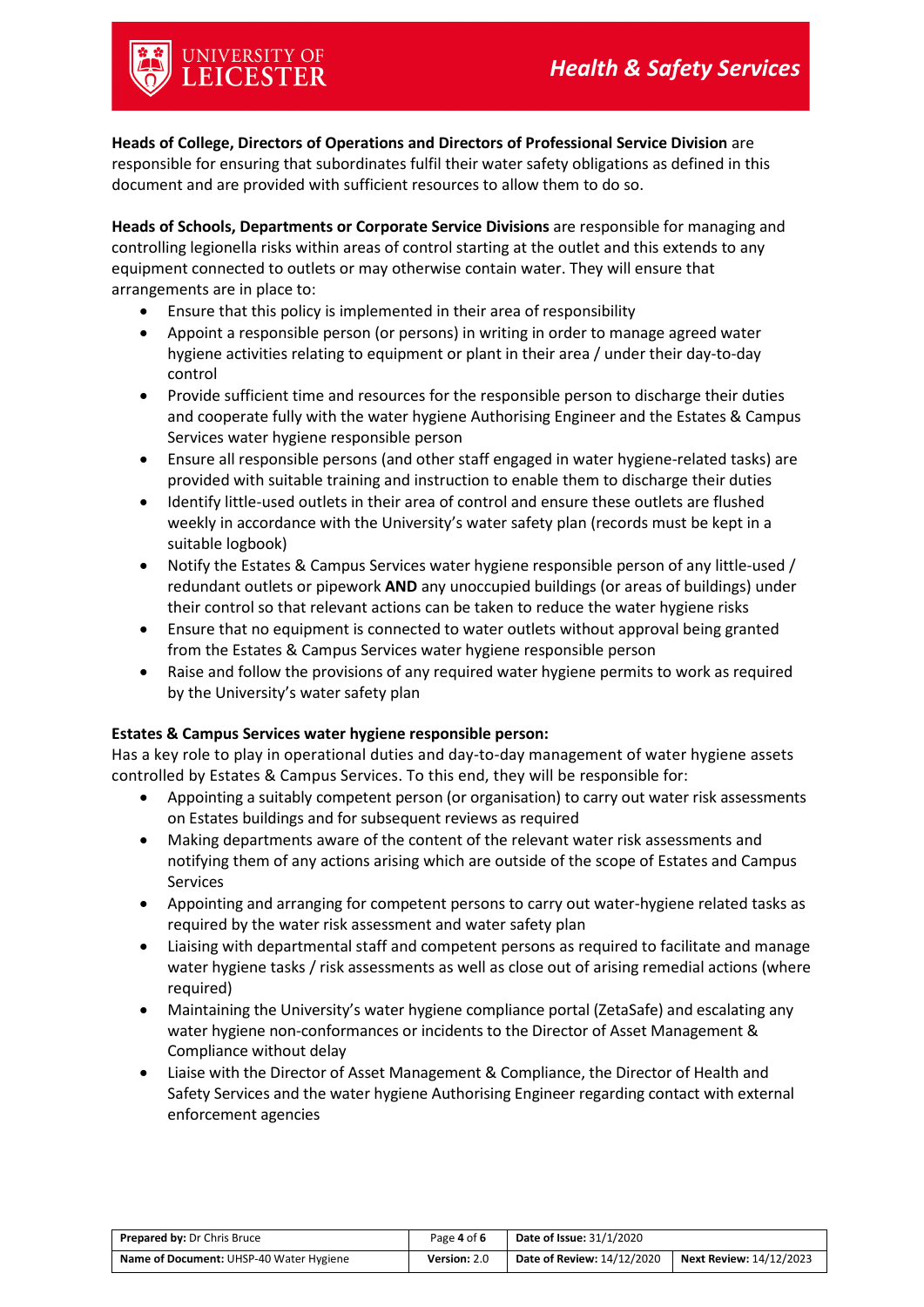# university of<br>**LEICESTER**

#### **Departmental responsible persons (Colleges / departments):**

Assist with managing and controlling water hygiene risks from the point of outlet within their areas of control and to this end are responsible for:

- Assisting the Estates & Campus Services water hygiene responsible person in fulfilling their duties in areas not under direct estates control (refer to water safety plan for guidance)
- Allowing reasonable access to enable the risk assessment and any remedial works to take place
- Keeping under review the frequency of use of asset in areas under their control, and where assets become little use (less than once per week), putting in place an appropriate flushing regime in accordance with the provisions of the water safety plan
- Ensure that they do not arrange repair, maintenance or alteration works on hot and cold water systems within the building/area they are responsible for without notifying the Estates & Campus Services water hygiene responsible person (or his deputy) of the planned changes so an assessment can be made as to the potential water hygiene impact on the system
- Notify any individuals(s) who will be responsible for completing the routine water hygiene tasks and checks on the premises, i.e. weekly flushing tasks, to the Estates & Campus Services water hygiene responsible person (or his deputy)
- Ensuring that regular maintenance of showers and water systems in areas of their control are undertaken where required and recording results in a suitable logbook. This may include running showers for a set time, and running little used taps, WCs and water sources (all in accordance with the water safety plan)
- Reporting any concerns such as inappropriate temperatures to the Estates & Campus Services water hygiene responsible person without delay and ensuring they are followed up
- Reporting any damage, deterioration or changes in the use of the building, water systems and / or air conditioning plant within their area of operational responsibility to the Estates & Campus Services water hygiene responsible person
- Ensuring any modifications to hot or cold-water systems are only carried out after approval by the Estates & Campus Services water hygiene responsible person
- Raise and observe the requirements of water hygiene permits to work in accordance with the water safety plan
- Ensure that any recommendations arising from the legionella risk assessment which are the responsibility of the department are carried out as required

#### **Persons in control of works:**

Are involved in the selection of equipment / systems when new systems are specified, or existing systems are redesigned / modified as part of a refurbishment programme. With this in mind, and in order to ensure water hygiene, persons in control of works must:

- Ensure that design specifications detailed within the University water safety plan and associated documents are communicated to those responsible for installation and maintenance of water systems
- Ensure that contractors are made aware of the importance of following the water safety plan and in particular as regards water sampling
- Ensure that any concerns relating to system design (i.e. water safety plan derogation requests) are communicated without delay to the Estates & Campus Services water hygiene responsible person (or in his absence) to the Authorising Engineer
- Ensure any derogations from the water safety plan are authorised by the Estates & Campus Services water hygiene responsible person (or in his absence) by the Authorising Engineer in advance using the relevant form from the water safety plan

| <b>Prepared by: Dr Chris Bruce</b>      | Page 5 of 6  | <b>Date of Issue: 31/1/2020</b> |                                |
|-----------------------------------------|--------------|---------------------------------|--------------------------------|
| Name of Document: UHSP-40 Water Hygiene | Version: 2.0 | Date of Review: 14/12/2020      | <b>Next Review: 14/12/2023</b> |